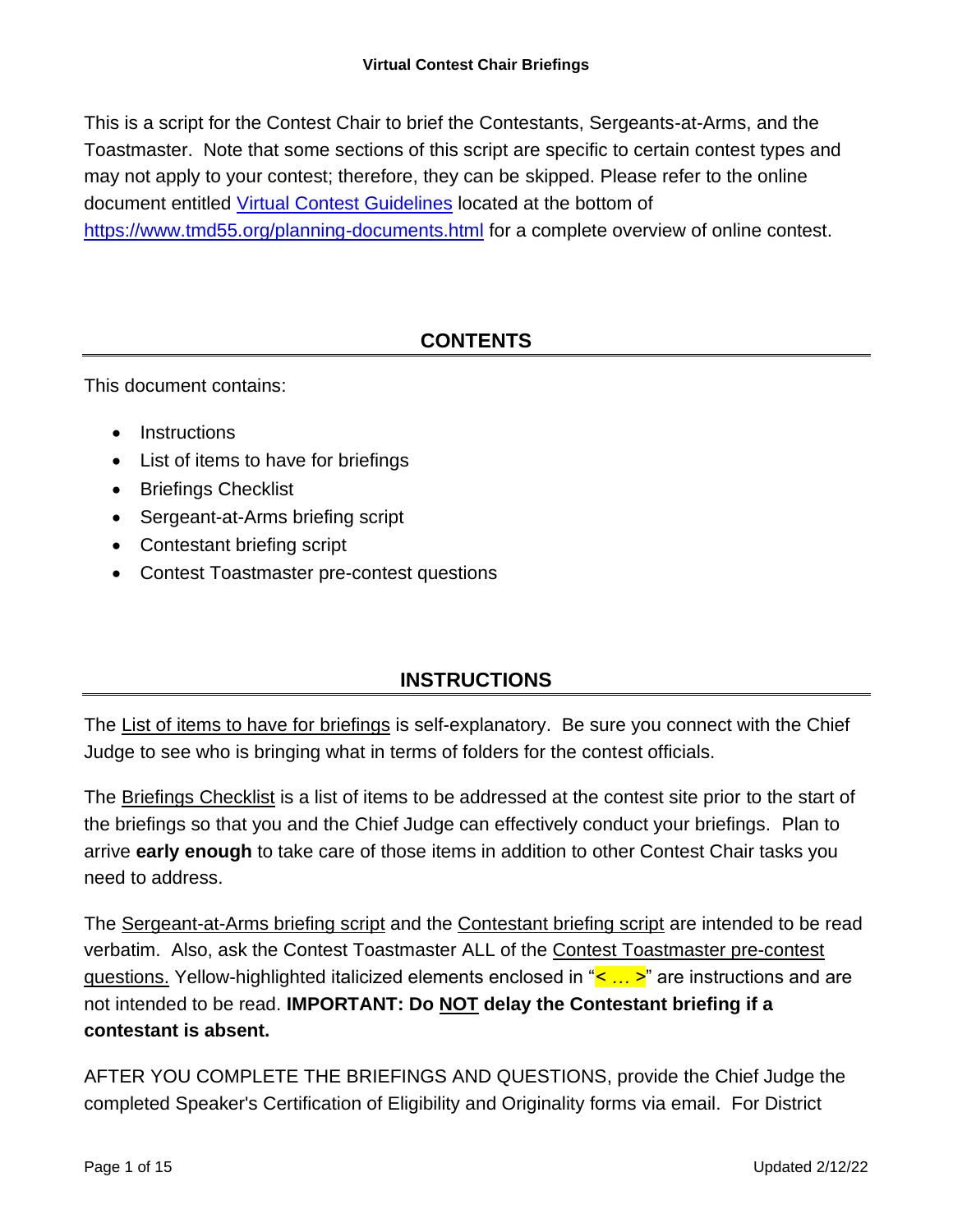contests, give the District Videographer the completed Video Release forms, and notify the videographer about any contestant who does not want their speech recorded.

# **LIST OF ITEMS TO HAVE FOR BRIEFINGS**

*Ideally forms will be provided online to contestants at least one week ahead of time but should be available for any last-minute needs as well.*

- 1. Speaker's Certification of Eligibility and Originality forms
	- a. Blank forms (1183)
	- b. Any completed forms sent by the contestants prior to the contest
- 2. Speech Contestant Profile forms
	- a. Blank forms (1189)
	- b. Any completed forms sent by the contestants prior to the contest
- 3. (**District contests only**) Video Release forms
	- a. Blank forms available on [Toastmasters.org](http://www.toastmasters.org/Resources/Photo-Release-Form)
	- b. Any completed forms sent by the contestants prior to the contest
- 4. A list showing which completed forms you have and which forms you lack
- 5. Numbered slips of paper or other randomizer for determining speaking order
- 6. Speech Contest Rulebooks (1171) BE SURE YOU HAVE THE CURRENT ONE
- 7. Contest Agenda(s)
- 8. Contact list with the name, phone number, and email of all contestants, sergeants-atarms, and the Contact Toastmaster
- 9. Ensure contestants have multiple working writing utensils
- 10. A copy of this document

# **NOTE: It is assumed that the Chief Judge will provide the online forms needed for voting judges, the tiebreaking judge, ballot counters and timers. If you are bringing them, include the following:**

- 1. An online folder prepared for each voting judge that contains all the necessary Judges Guides and Ballots, one ballot per contest
	- a. International Speech (1172)
	- b. Humorous Speech (1191)
	- c. Tall Tales (1181)
	- d. Evaluation (1179)
	- e. Table Topics (1180)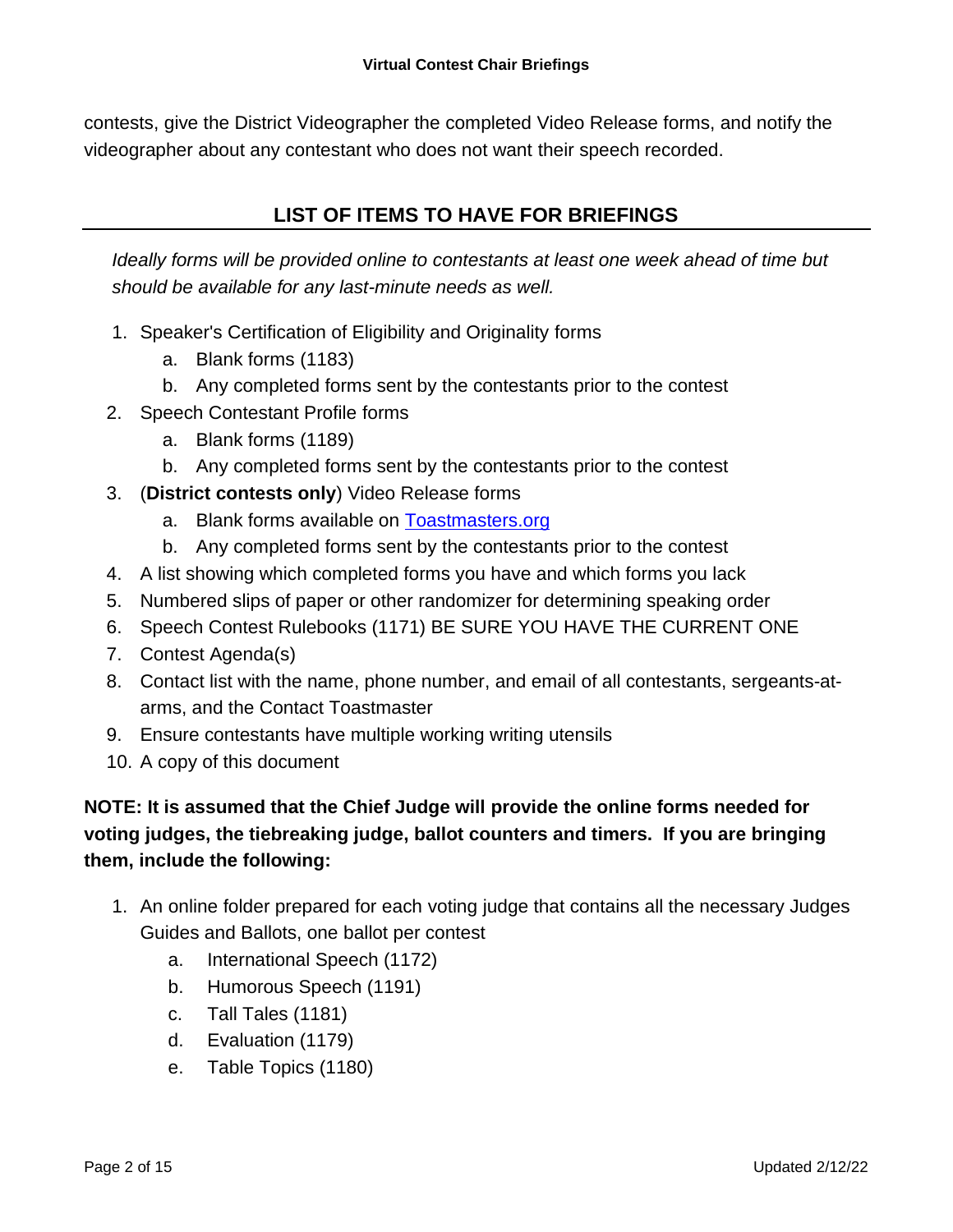- 2. A folder prepared for the tiebreaking judge that contains all the necessary Judges Guides and Ballots, one ballot per contest
	- a. Tie Breaking International Speech (1188)
	- b. Tie Breaking Humorous Speech (1191A)
	- c. Tie Breaking Tall Tales (1181A)
	- d. Tie Breaking Evaluation (1179A)
	- e. Tie Breaking Table Topics (1180A)
- 3. Blank Judges Certification of Eligibility and Code of Ethics Forms (1170)
- 4. (Optional) Notification of Winners forms (1182), one per contest. These can be completed after the contest adjourns using the fillable PDF form
- 5. Counter's Tally Sheets (1176), three per contest
- 6. Time Record Sheets (1175), one per contest for each timer
- 7. Blank [Contest Winner Announcement Script forms,](http://www.tmd55.org/scripts.html) (or Item 1168 Results Form) one for each Club, Area, or Division contest, along with an envelope to put the filled-out forms in

# **BRIEFINGS CHECKLIST**

 $\Box$  Give the Chief Judge the online forms and folders

 $\Box$  Give the Chief Judge the blank online Winner Certificates to complete should you want to hand those out when the winners are announced

- $\Box$  Define the speaking area (zoom space) and communicate that to the Chief Judge
- $\Box$  Confirm with the Chief Judge that the timing signals are visible to all contestants
- $\Box$  Ensure the Chief Judge knows which breakout room is assigned for Judge briefings
- $\Box$  Ask the Chief Judge if there is anything else they need

 $\Box$  Define the staging area where contestants are to proceed in the moment of silence before their speeches and stay until they are introduced

 $\Box$  For the Evaluation contest, the Zoom Master will provide a breakout room separate from the main contest room where the contestants will prepare their evaluations and wait prior to their turn to speak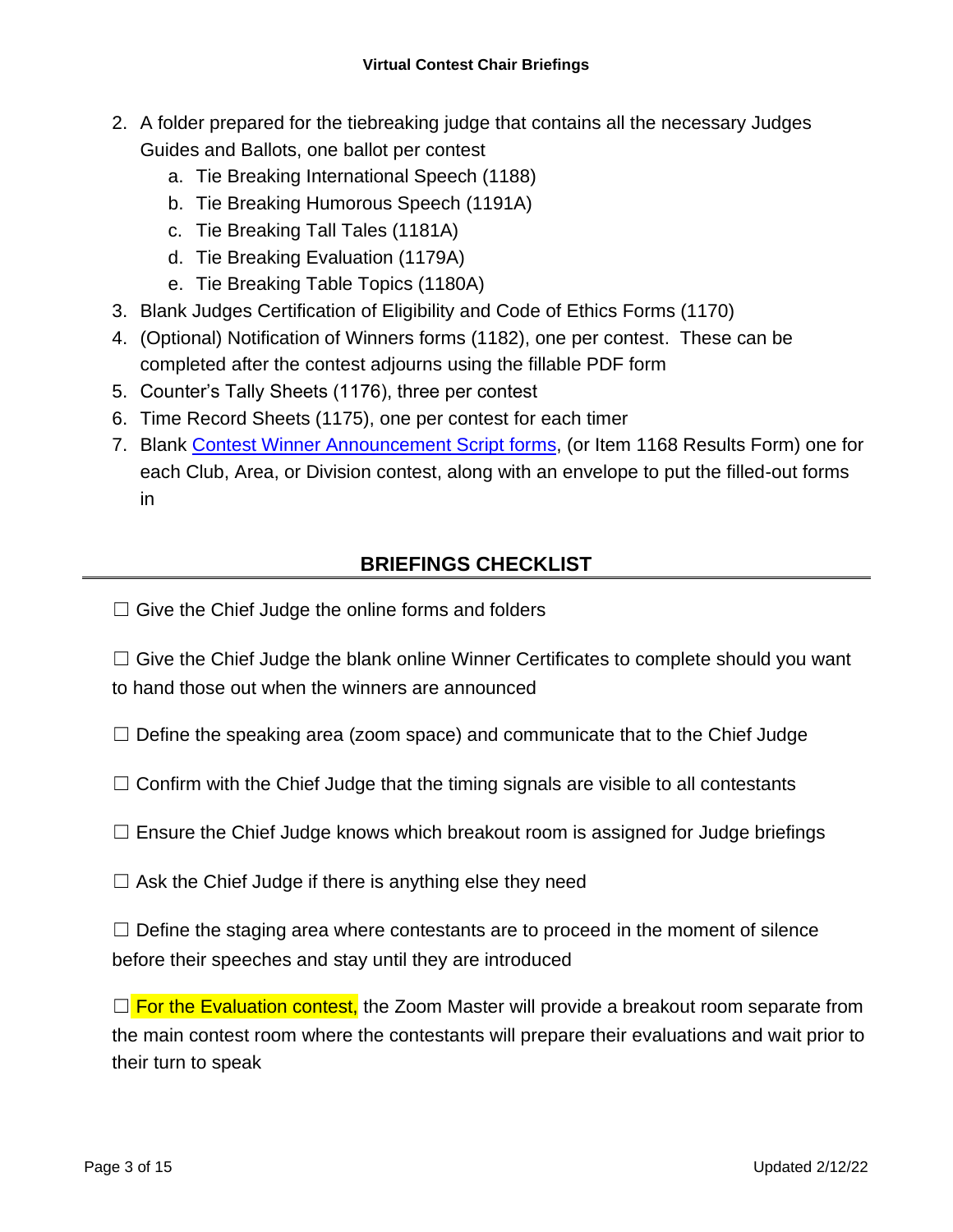$\Box$  For the Table Topics contest, the Zoom Master will provide a break out room separate from the main contest room where the contestants will wait prior to their turn to speak

 $\Box$  Give all contest officials a two-minute warning prior to the briefings start time

### **Briefing order will be:**

- Sergeant-at-Arms briefing
- Contestant briefing
- Contest Toastmaster pre-contest questions

# **SERGEANT-AT-ARMS BRIEFING**

Thank you for participating as a sergeant-at-arms (SAA) in this contest and for attending the briefing.

### SAA – for the **EVALUATION CONTEST**

We will have one Sergeant-at-Arms (Chat Monitor SAA) who assists the Zoom Master to monitor chats and other distractions like unmuting (which should not be going on during speeches.) The other Sergeant-at-Arms monitors the evaluation contestants in their breakout room or holding area for a five-minute preparation time called the "Prep Room" SAA. After the preparation time is over, that SAA will ensure that contestants do not use their notes, stays with the contestants in the holding area and stages them back into the contest room. Decide now among yourselves who will be "Chat Monitor" SAA, and who will be "Prep Room" SAA.

### *<To the "*Chat Monitor" *SAAs*

Label yourself SAA. Monitor the chat during the contestant speeches and times of silence. Do not allow anyone to have public chat while contestants are speaking. People can chat or enter and exit main room during the times of silence.

### *<To the "the "*Prep Room*" SAA:*

When the Toastmaster says, "Will one of the sergeants-at-arms and one of the timers please escort all of the contestants to their break-out room for the five-minute preparation time?" please go with the contestants to the holding area where they will prepare their evaluations.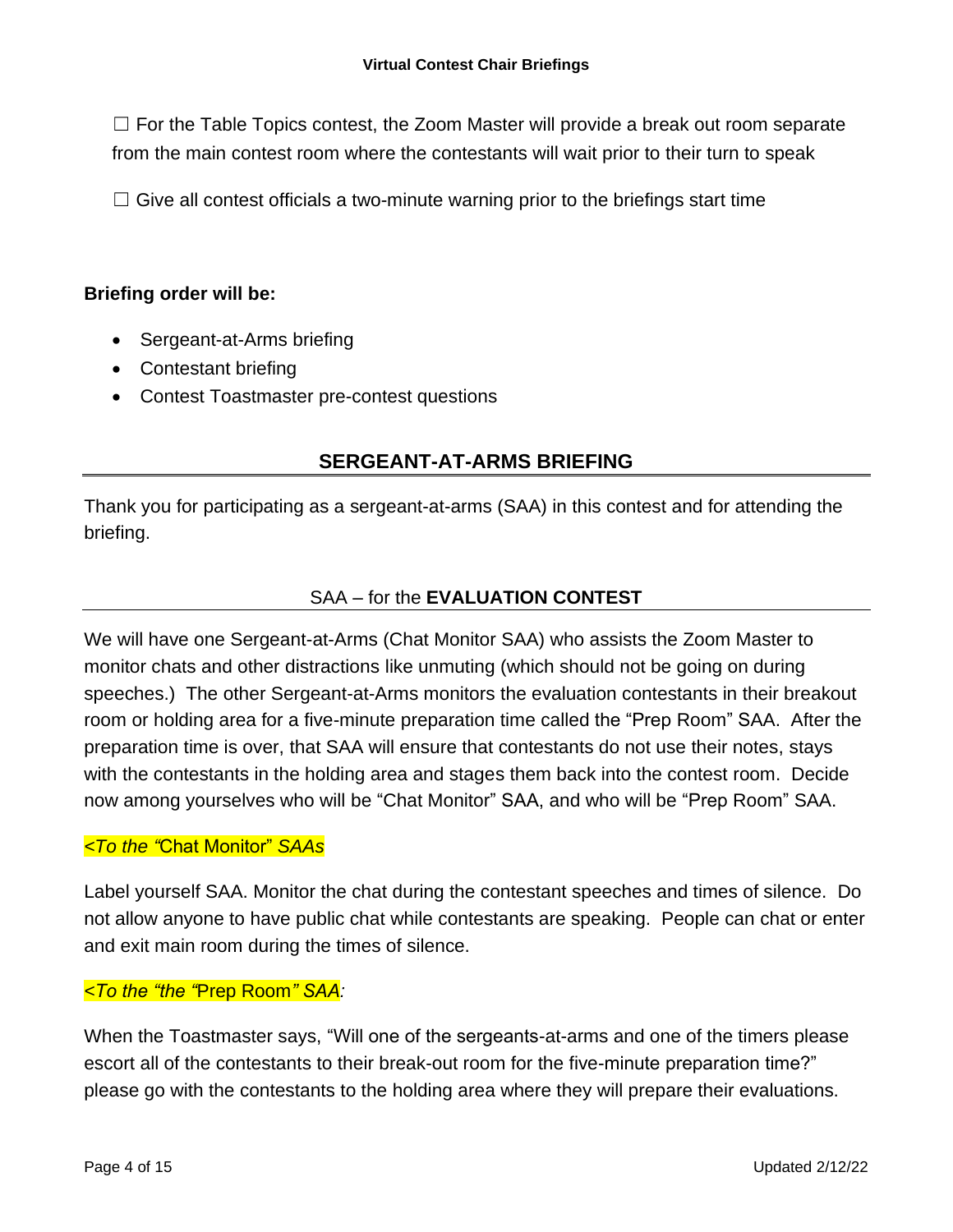*<To the Prep Room SAA (You may want to print out his/her script below)>*

You are the presiding officer over the preparation of the evaluations. When the last contestant is situated, state:

### *<Prep Room SAA script to be read verbatim to the evaluation contestants>*

### *(Table topics is run similar to Evaluations but there are no notes to manage from contestants.)*

"This is where you will prepare your evaluations. Please note that, according to the newest Rulebook: "contestants may not use digital or other devices during the contest to gain an unfair advantage." If you have inadvertently carried a digital device with you, please discontinue its use. *<Give them a moment to comply.>* Thank you. The procedure will be as follows:

- You may start preparing as soon as I ask the timer to start the stopwatch
- Please work in silence for the five-minute period
- The timer will signal me when five minutes have elapsed
- At that time, I will ask you to put your notes down, move your hands away from them and look up until it is your time to go back to the main room. At that time you can use your notes again.
- When the first contestant is called into the contest room, the rest of you will remain in this holding area with me until it is your turn

Are there any questions? If not, Timer, please start the watch for the five-minute preparation period"

#### *<End of Prep Room SAA script>*

After the last contestant retrieves their notes, your tasks as "Prep Time" SAA are complete.

### *<To the "Prep Room SAA>*:

When the five-minute preparation time is over, stay with the contestants in the holding area. When the *"*Chat Monitor" SAA signals you to send another contestant, ask the next contestant to enter the contest room. When the *"*Chat Monitor" SAA signals you for the last contestant, you may escort that contestant to the contest room and then stay in the contest room.

#### *<To the "*Chat Monitor" *SAA>*:

In addition to monitoring chat and "guarding" the door, you will assist in the flow of contestants into the contest room. When a contestant speech has ended, signal the *"Prep Time SAA* to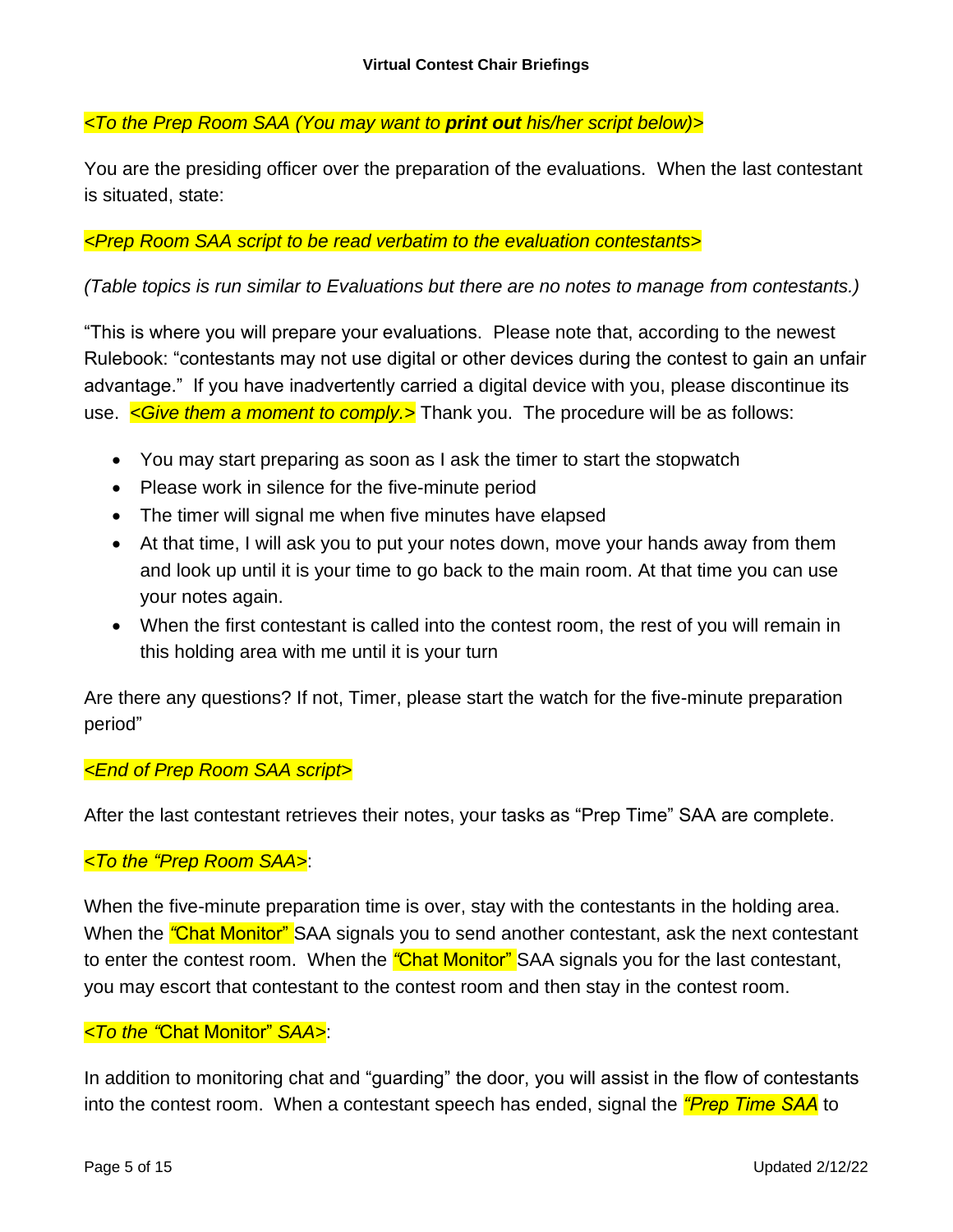send the next contestant. When the contestant arrives in the main room, ask him/her to proceed to the staging area.

Do you have any questions? If not, this concludes the SAA briefing for the Evaluation Contest.

### SAA – I**NTERNATIONAL, HUMOROUS, or TALL TALES CONTESTS**

We will have one Sergeant-at-Arms (Chat Monitor SAA) who assists the Zoom Master to monitor chats and other distractions (which should not be going on during speeches.) The other SAA is a backup for these contests.

### *<To the "*Chat Monitor" *SAAs*

Label yourself SAA. Monitor the chat during the contestant speeches and times of silence. Do not allow anyone to have public chat while contestants are speaking. People can chat before or after contest and at breaks and enter or exit main room during the times of silence.

Do you have any questions? If not, this concludes the briefing for the International Speech, Humorous Speech, or Tall Tales contests.

# **CONTESTANT BRIEFING**

### **Attendees:**

- All Contestants
- The Contest Toastmaster
- (Optional) Sergeants-at-Arms to review props/monitoring
- (Optional) a Timer to show signals

### **Bring:**

- Speaker's Certification of Eligibility and Originality forms (completed and blank)
- Speech Contestant Profile forms (completed and blank)
- (Evaluation contests only) Evaluation Contestant Notes sheet (Item 1177) copies.
- (District contests only) Video Release forms (completed and blank)
- "Draw for order"/randomizer supplies
- Current Rulebook(s)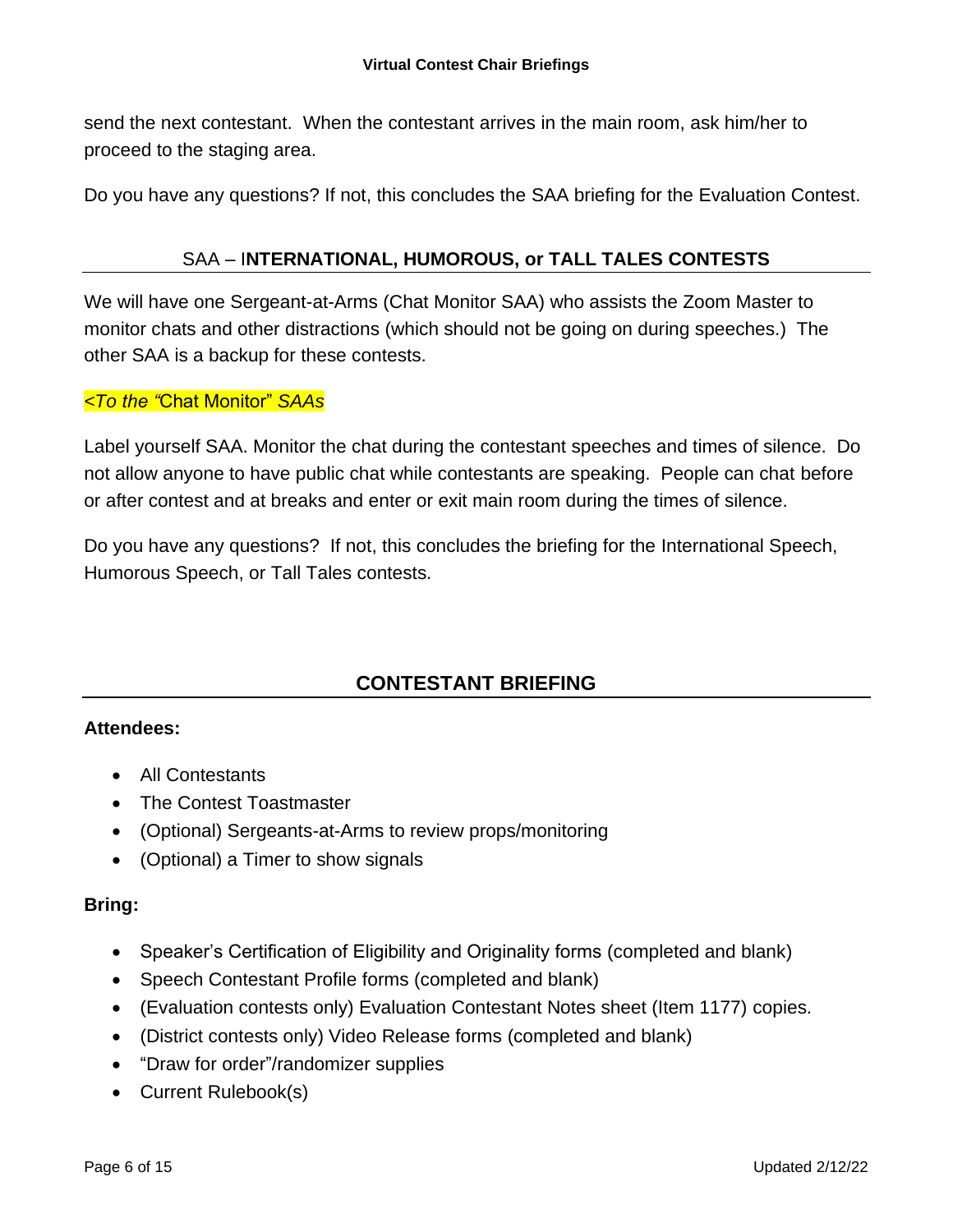- Pens
- Agenda(s)

**Location** – *Amount of space and what portion of body showing in the individual contestant Zoom spaces should be agreed upon prior to the contest and adhered to and explained for all contestants. Contestants should have had time to practice with lighting, camera, and body language at some time prior to the contest.*

Thank you for participating in the speech contest and for attending the briefing. This briefing will be performed in sections.

FORMS

First, I need to ensure that I have all completed forms. If I do not have your signed Speaker's Certification of Eligibility and Originality form, please fill one out **now** and return it to me.

*<Provide forms as needed and ensure they are returned when completed.>*

Do I have all the forms?

*<When you have collected all the Certification forms>*

You have certified your eligibility by signing this form. If you are a contestant in the International Speech, Humorous Speech, or Tall Tales contest, you have also certified that your speech meets the originality requirements stated in the rulebook.

If I do not have your completed Speech Contestant Profile form, please fill one out now and return it to me. If you are in the International Speech, Humorous Speech, or Tall Tales contest, please be sure to provide your speech title. The information you provide about yourself could be used during your Contestant interview, so be sure you are comfortable with that information being discussed publicly. Do not include any sensitive or otherwise inappropriate information.

*<Provide forms as needed and ensure they are returned when completed.>*

Do I have all the forms?

*<When you have collected all the Profiles, forward them to the Contest Toastmaster>*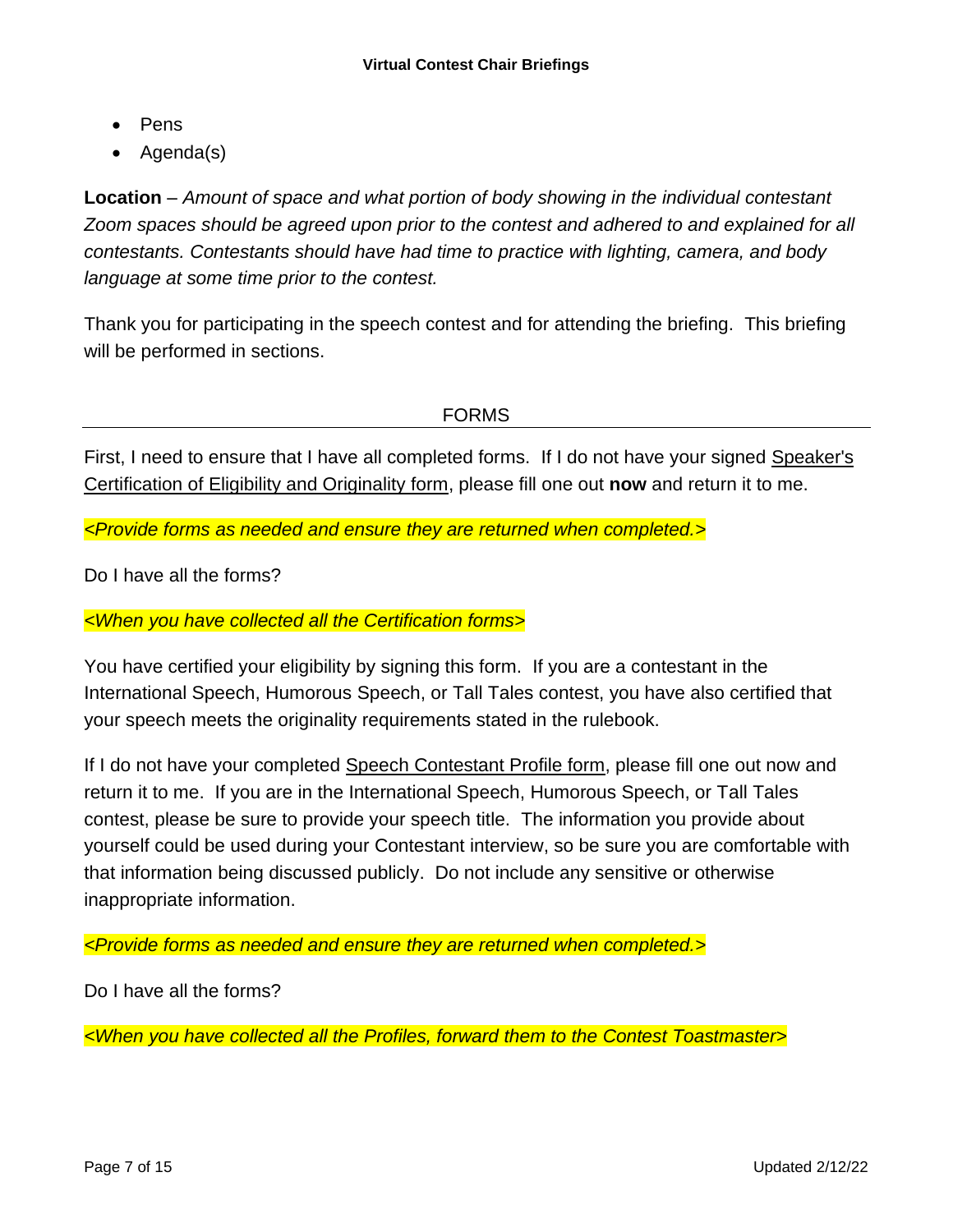### PHOTOGRAPHY AND VIDEORECORDING

We will now discuss photography and video recording. No one will be allowed to take a photograph while you are speaking.

#### *<For Club, Area, and Division contests>*

Your speech may be recorded only with your permission and my permission. If you want to record your speech, please raise your hand.

*<Confirm which speeches they want recorded and who will record (Zoom Master or other).>*

Those of you who requested their speech to be recorded, do you give your permission?

*<Verbally confirm whose speeches will be recorded and which Zoom camera is being used. Document this information to let the Zoom Master know.>*

#### *<For District contests>*

The District Videographer will be recording this contest and will record your speech only if you sign the Video Release Form. If you give your permission, please give me your signed Video Release form if you have not already done so.

*<Provide forms as needed and ensure they are returned when completed.>*

Do I have all the forms?

Your speech may be recorded by others besides the District videographer only with your permission and my permission. They can only be submitted to Regional Quarter finals for judging if they are recorded.

Has everyone given their permission to have their speech recorded?

*<All speeches should be recorded for District or they cannot be presented as potential winners.*

### DRAW FOR SPEAKING ORDER

You will now draw for your speaking position. The drawing will be done by contest. After you have drawn, when I call out your number, please pronounce your name so that the Contest Toastmaster can fill in the script. If you are in a speech contest, also pronounce the title of your speech.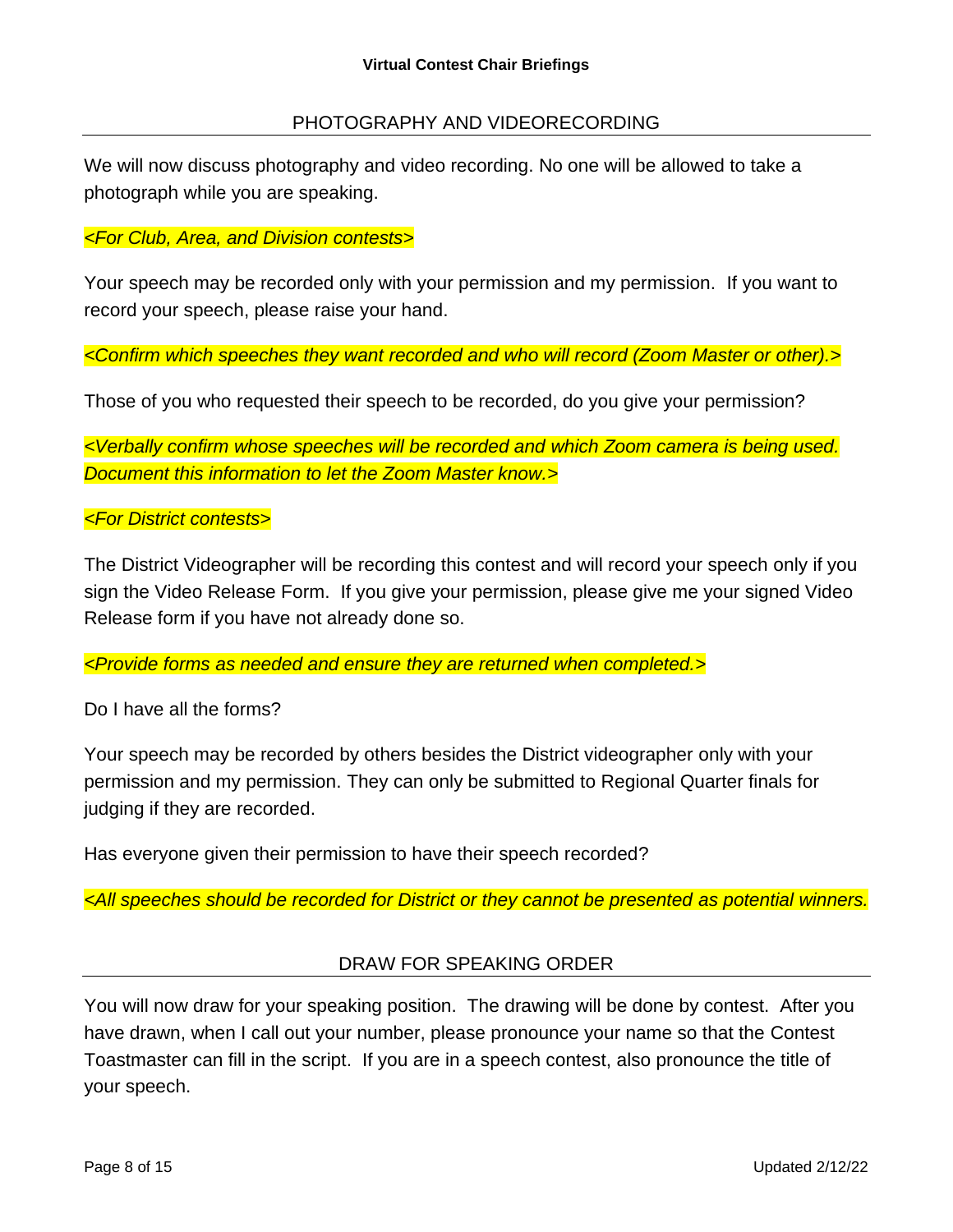*<Call out the number starting with one through the number of contestants. When you have finished, repeat this procedure for each contest.>*

# **BADGES**

You need to remove your badge or any items that reveal your education level and/or your club affiliation. Please do so now.

# RULEBOOK

We will conduct this contest according to the **current Rulebook**. You should have reviewed the rules prior to this contest. If you would like access to a rulebook, please see me after this briefing.

# SPEAKING AREA

*<Discuss the speaking area> Amount of space and what portion of body showing in the individual contestant Zoom spaces should be agreed upon prior to the contest and adhered to and explained for all contestants at this time. Contestants should have had time to practice with lighting, camera and body language at some time prior to the contest.* 

# **EVALUATION** CONTEST SPECIFICS

The contest will begin with a five-to-seven-minute test speech that you will be evaluating.

If contestants want to make preparatory notes during the test speech, they must use the **Evaluation Contestant Notes sheet** (Item 1177). More than one (1) sheet may be used.

After the Test speech is delivered, the "Prep Room" Sergeant-at-Arms will escort all the contestants to a holding area where they will be given five minutes to prepare Evaluations. When five minutes has elapsed, contestants are asked to stop working on their notes and look up until it is time for them to give their evaluation. The "Chat Monitor" Sergeant-at-Arms will call for the first contestant and subsequent contestants when it is their time to return to the main contest room. The remainder of the contestants will stay in the holding area with the "Prep Room" Sergeant-at-Arms until it is their turn to speak.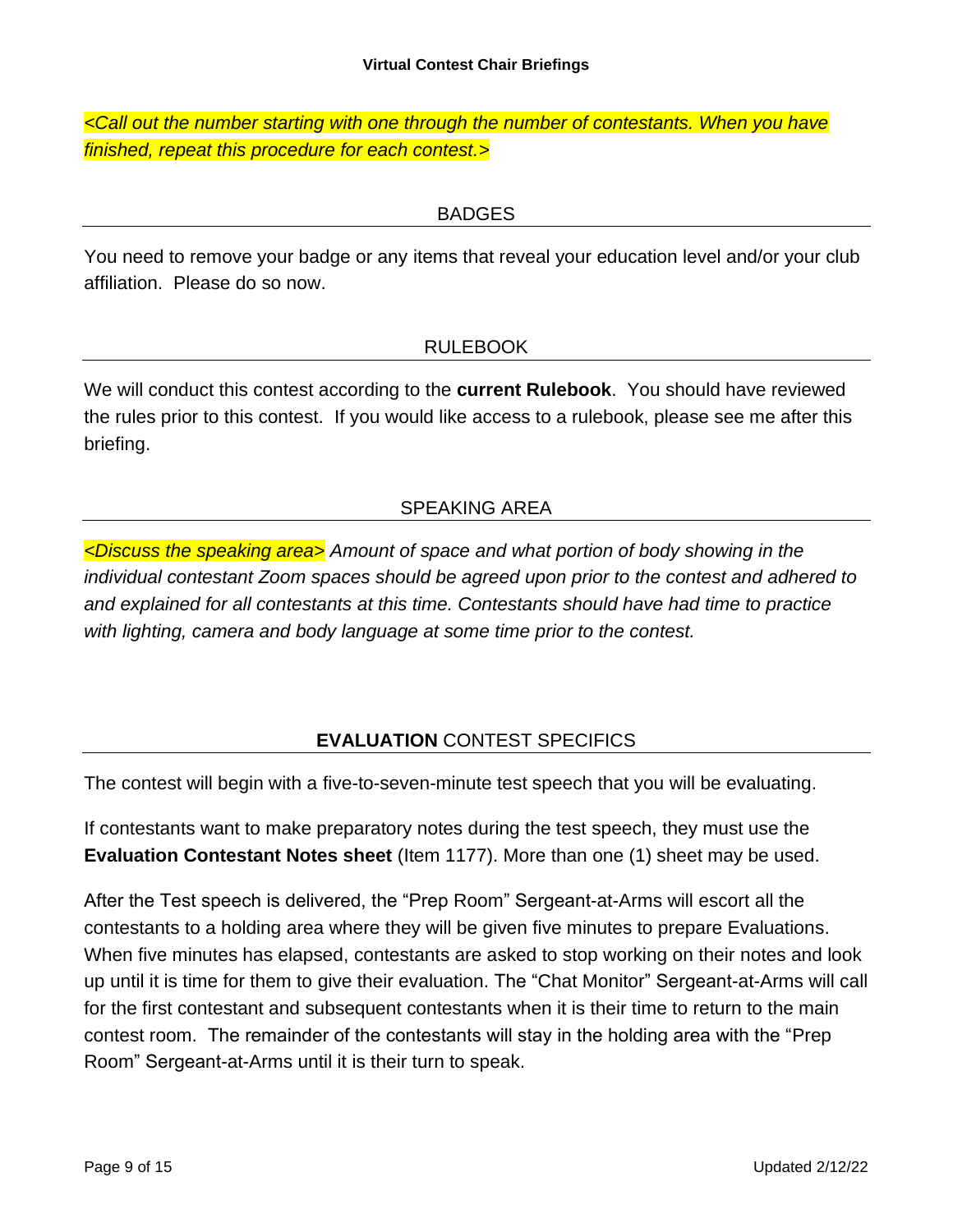Contestants must not use digital or other devices during the contest to gain an unfair advantage. It is recommended that, if you have a digital device with you, secure it someplace other than on you for the entirety of the contest. The Prep Room SAA will not allow digital devices in the holding room. You may access your device(s) once the contest is finished.

## **TABLE TOPICS** CONTEST SPECIFICS

After the Contest Toastmaster announces the speaking order, the "Contestant" Sergeant-at-Arms will escort all but the first contestant out of the contest room to the holding area (breakout room), where they will stay until it is their turn to speak. The first contestant will stay in the contest room.

Contestants must not use digital or other devices during the contest to gain an unfair advantage. It is recommended that, if you have a digital device with you, you give it to a friend or secure it someplace other than on you for the entirety of the contest. The SAA will not allow digital devices in the holding area. You may access your device(s) once the contest is finished.

# **SPEECH** CONTEST SPECIFICS

Each contestant selects their own speech topics. Some of the content may be personal in nature and contain language, ideas, or beliefs that some audiences may consider sensitive.

*<Read only if a Humorous Speech contest is being conducted.>* **Humorous Speech** contestants must avoid potentially objectionable language, anecdotes, and material. The speech must be thematic in nature (opening, body, and close), not a monologue (series of one-liners).

# STAGING, LIGHTING AND MIC CHECK

We will now discuss how you will be staged prior to your speech.

All contestants will be identified by having their role included in their name (Example: Eval Tom Jones or Spkr Tom Jones) Please be sure to rename yourself with that information.

We will now allow you a short time to practice with your personal staging area, camera, lighting and mic. Those of you who want to practice, one at a time, move around your speaking area,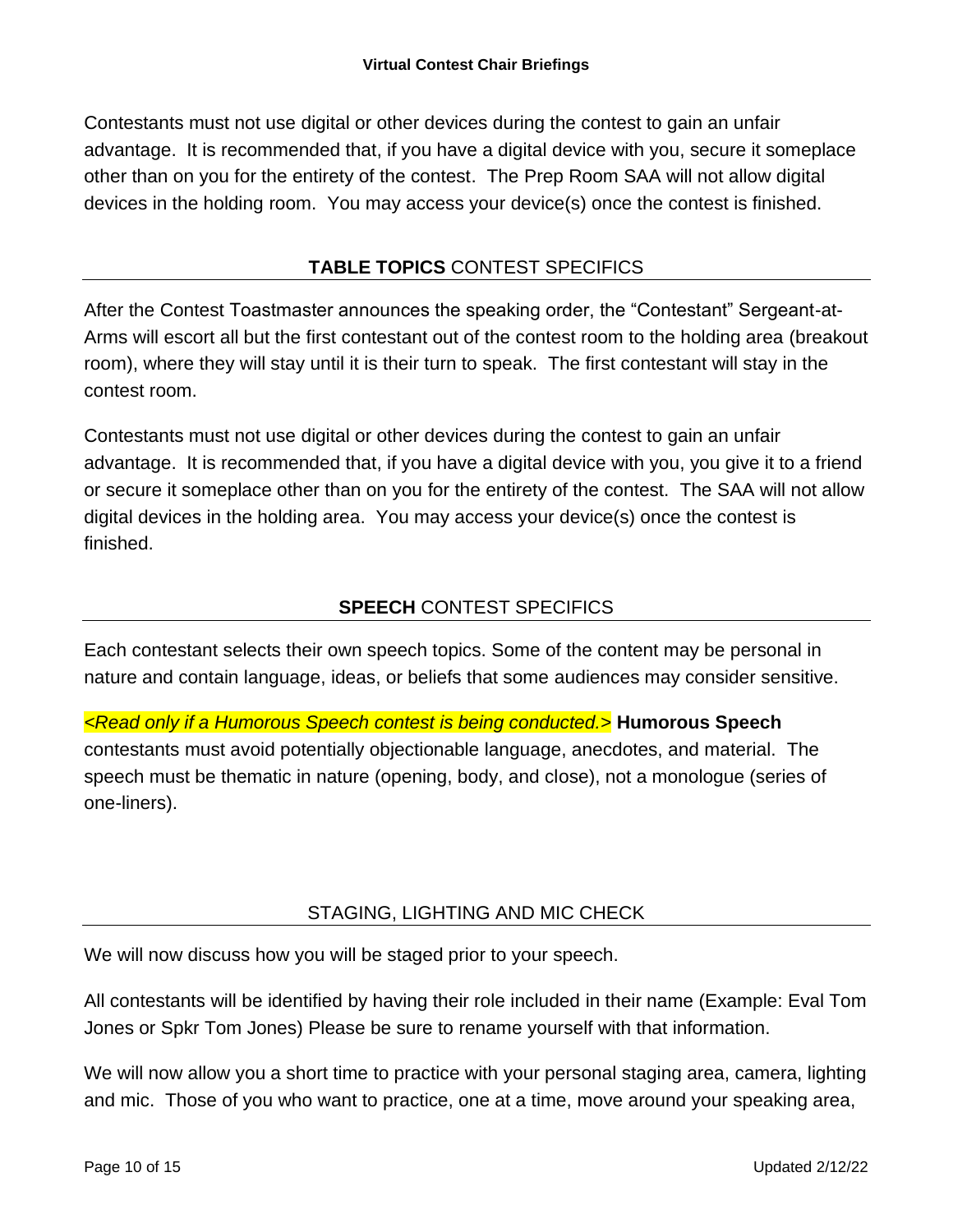and say a few words. Adjust your lighting if needed. *<Take the time for contestants to practice.>*

## INTRODUCTIONS

We will now discuss how you will be introduced, when you will move to the speaking area, and what to do when you complete your speech.

## *<Read only for International Speech, Humorous Speech or Tall Tales contest.>*

For the International Speech contest, the Humorous Speech contest, or the Tall Tales contest, you will be introduced by your name followed by your speech title. Your speech title will be repeated, and then your name.

### *<Read only if an Evaluation contest is being conducted.>*

For the Evaluation contest, you will be introduced by your name, and then your name will be repeated. You can take your notes with you before you are introduced.

### *<Read only if a Table Topics contest is being conducted.>*

For the Table Topics contest, you will be introduced by your name followed by the Topic. The topic will be repeated, and then your name.

For all contests, when you hear your name the second time, begin moving to the speaking area.

When you have finished your speech, exit the speaking area and take a seat in the audience. If you are using a lapel microphone system, return it to the sound station before taking a seat.

Are there any questions on staging and introductions?

## TIMING

We will now review timing.

Timing signals will be given there. *<Point out the location of the timing signals. Timers will have the word Timer in their name in Zoom.>*

Timing will begin with the contestant's first definite verbal or nonverbal communication with the audience. This usually will be the first word uttered by the contestant, but would include any other communication such as sound effects, a staged act by another person, etc.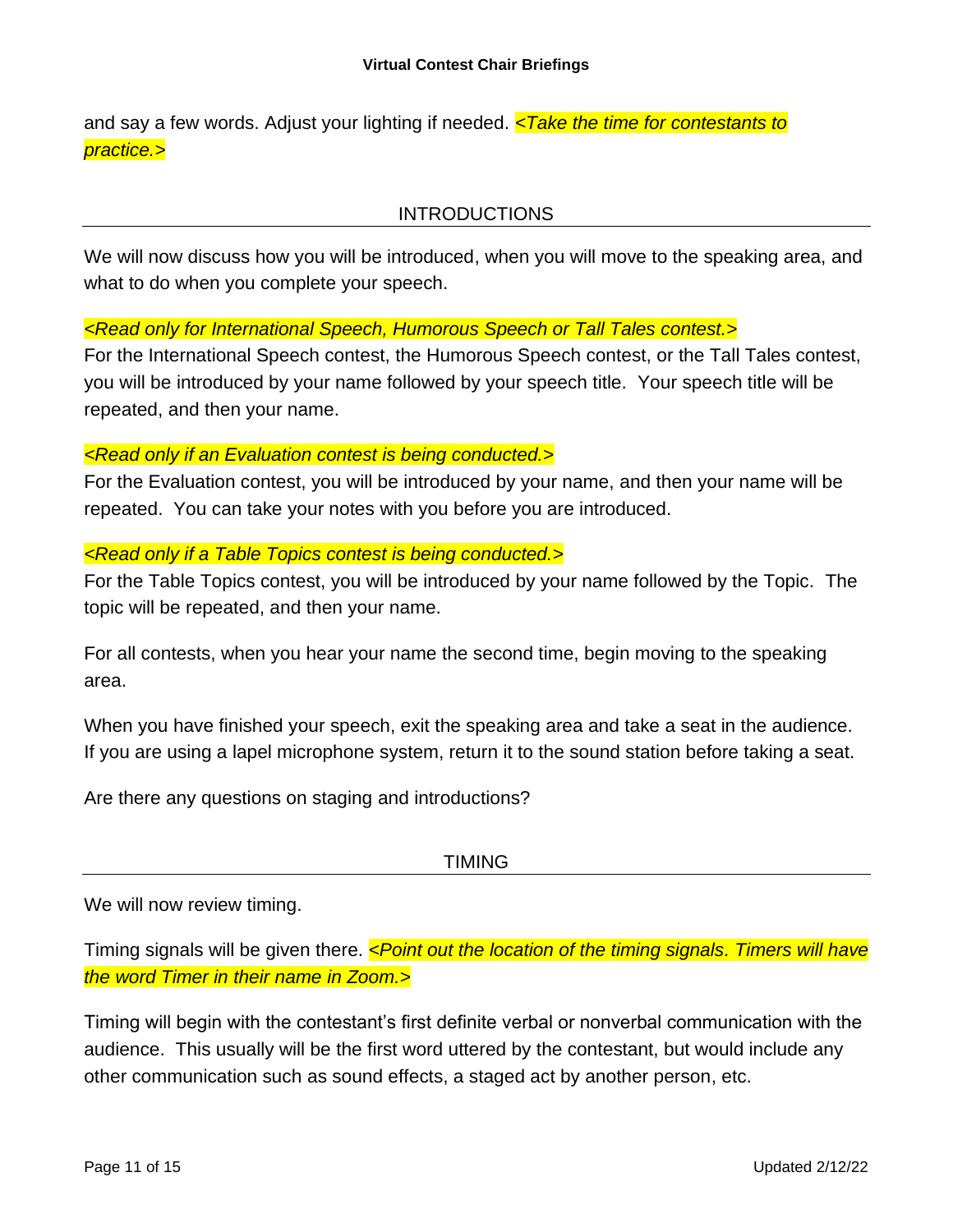We will now review the timing signals and qualification times for each speech contest type being conducted.

### *<Read only if an International Speech or Humorous Speech contest is being conducted.>*

For the International Speech Contest or the Humorous Speech Contest, the Green signal will begin at five minutes, the Yellow signal at six minutes, and the Red signal at seven minutes. To qualify, you must speak for at least four minutes and 30 seconds and for no more than seven minutes and 30 seconds.

### *<Read only if a Tall Tales contest is being conducted.>*

For the Tall Tales Contest, the Green signal will begin at three minutes, the Yellow signal at four minutes, and the Red signal at five minutes. To qualify, you must speak for at least two minutes and 30 seconds, and for no more than five minutes and 30 seconds.

### *<Read only if an Evaluation contest is being conducted.>*

For the Evaluation Contest, the Green signal will begin at two minutes, the Yellow signal at two minutes and 30 seconds, and the Red signal at three minutes. To qualify, you must speak for at least one minute and 30 seconds, and for no more than three minutes and 30 seconds.

### *<Read only if a Table Topics contest is being conducted.>*

For the Table Topics Contest, the Green signal will begin at one minute, the Yellow signal at one minute and 30 seconds, and the Red signal at two minutes. To qualify, you must speak for at least **one minute**, and for no more than two minutes and 30 seconds.

Are there any questions about timing?

## **DISQUALIFICATIONS**

We will now review disqualifications. You can be disqualified for any of the following reasons:

1. You are ineligible. The eligibility requirements are listed on the Speaker's Certification of Eligibility and Originality form and in the rulebook. (If at any level it is determined that a contestant was ineligible to compete at any previous level, the contestant must be disqualified. This disqualification must occur even if the ineligibility is discovered at a later level and has been corrected.)

*<NOTE: As the Contest Chair, you should have confirmed eligibility with Toastmasters International prior to the briefing.>*

2. You are not present when the Contest Toastmaster is introduced.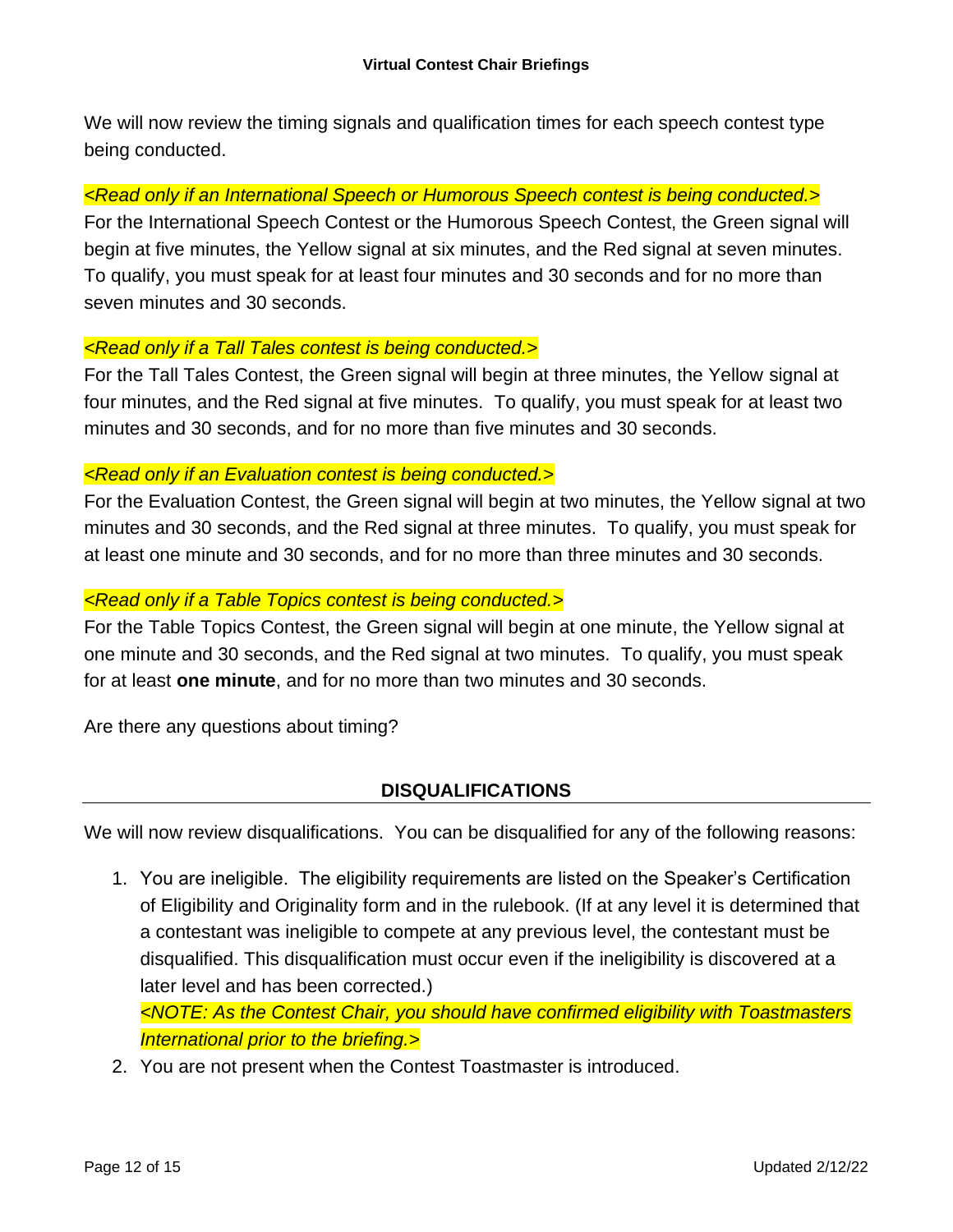- 3. Your speech is timed under the minimum qualifying time or over the maximum qualifying time.
- 4. You reference another contestant, or a speech presented by another contestant, from the platform at the same contest in which you are competing.
- 5. Your speech violates contest rules on originality. If you are in the International Speech, Humorous Speech, or Tall Tales contest, **twenty-five percent (25%)** or less of the speech may be devoted to quoting, paraphrasing, or referencing another person's content. Any quoted, paraphrased, or referenced content **must be so identified** during the speech presentation.

Are there any questions about disqualifications?

### **PROTESTS**

We will now review protests.

Protests are limited to eligibility, originality, and reference to another contestant's speech and must only be lodged by voting judges and/or contestants. Any protest must be lodged with the chief judge and/or contest chair prior to the contest being adjourned.

The chief judge, contest chair, voting judges, and contestants must not consider protests from audience members.

The contest chair can disqualify a contestant on the basis of eligibility.

Before a contestant can be disqualified on the basis of originality, or for referencing another contestant's speech, the contestant must be given an opportunity to respond to the voting judges. A majority of the voting judges must concur in the decision to disqualify. All decisions of the voting judges, and qualifying judges are final.

Are there any questions on protests?

### **PROPS**

We will now discuss props for the International Speech, Humorous Speech, and Tall Tales contests.

You are responsible for your props. You may enlist someone to help you with positioning or using props, If used, props are to be put in place before you speak.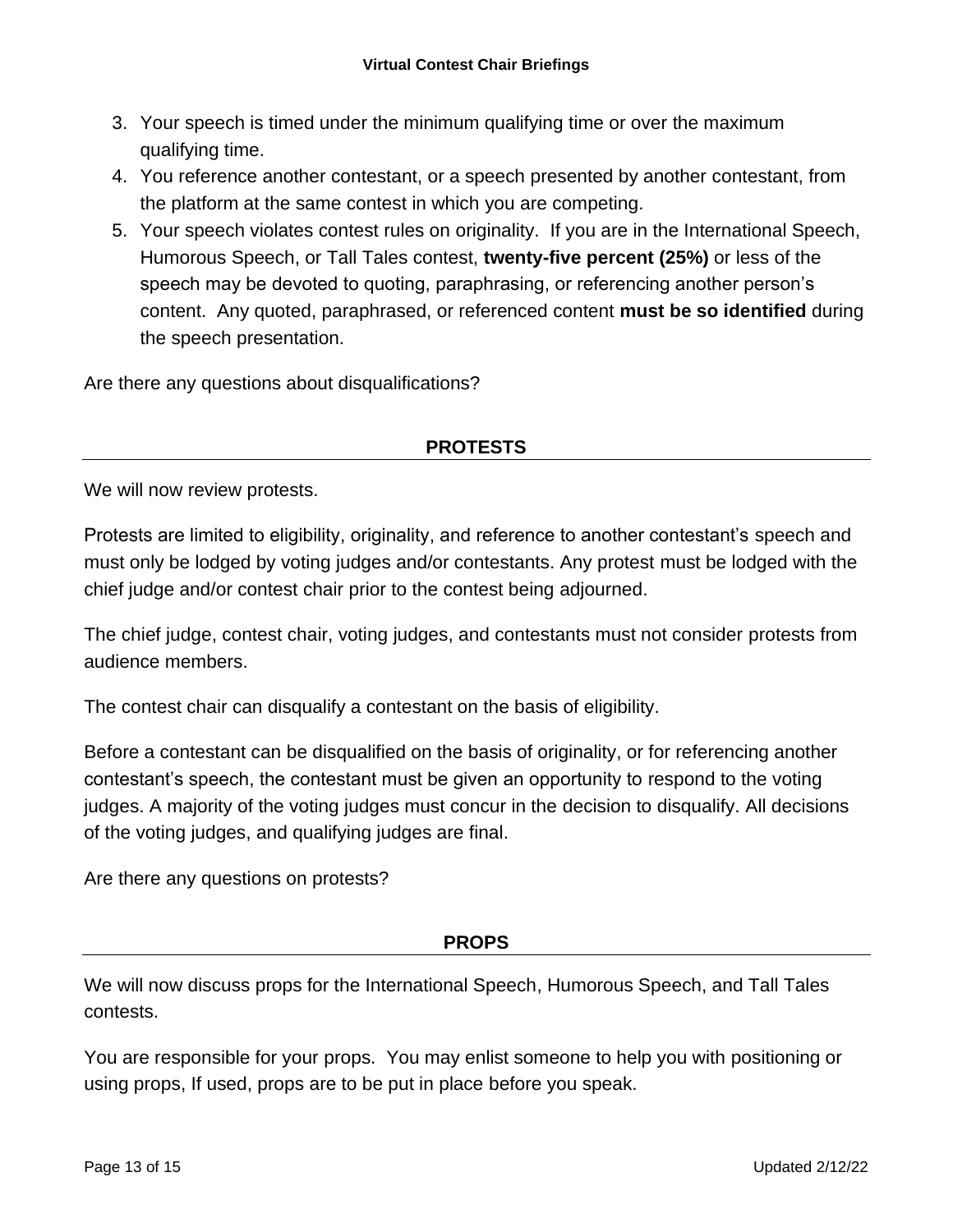Are there any questions about props?

This covers all the information for this briefing. Do you have any additional questions? If not, this concludes the briefing. Thank you and good luck!